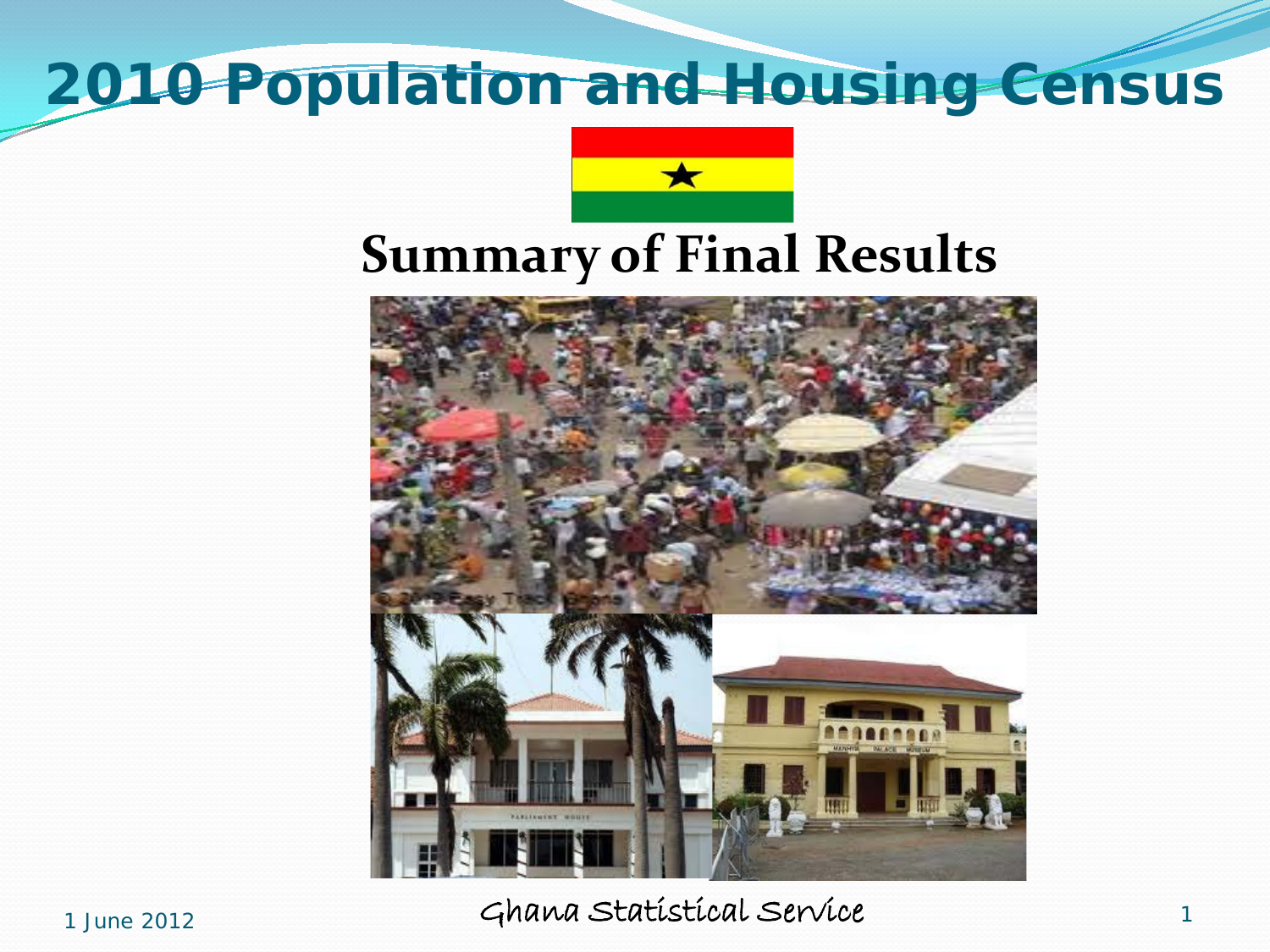# SHAN

- **Outline**
- Background to the 2010 Population and Housing Census (2010 PHC)
- Questions asked during the census
- Final Census Results:
	- Population by Region and Sex
	- Population Density
	- Selected Demographic Characteristics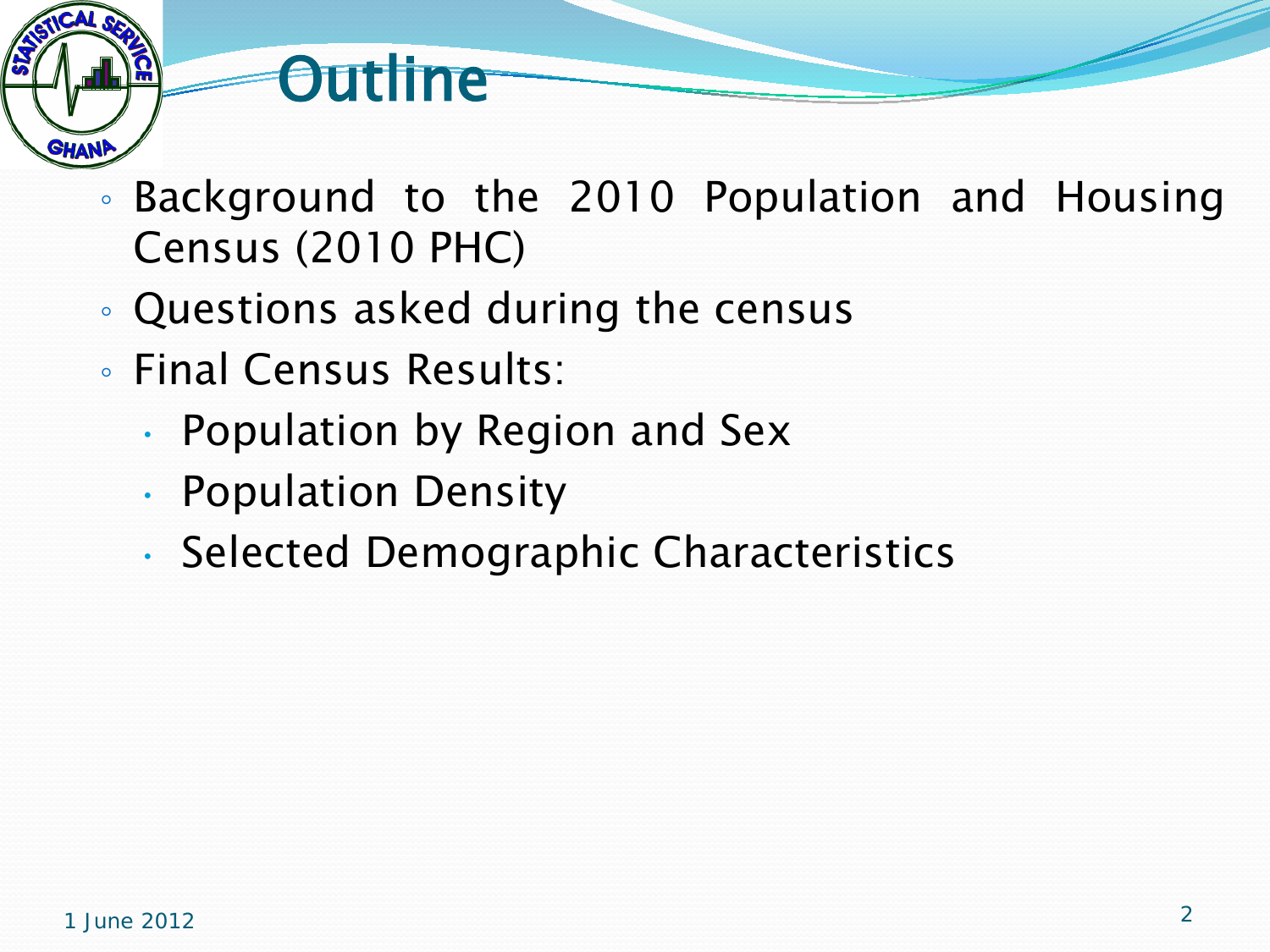

- The 2010 PHC was conducted with reference to 26<sup>th</sup> September, 2010 (Census Night).
- All persons who were found within the borders of Ghana on Census Night, irrespective of their nationality and status, were enumerated.
- All residential structures (both occupied and unoccupied) were also enumerated.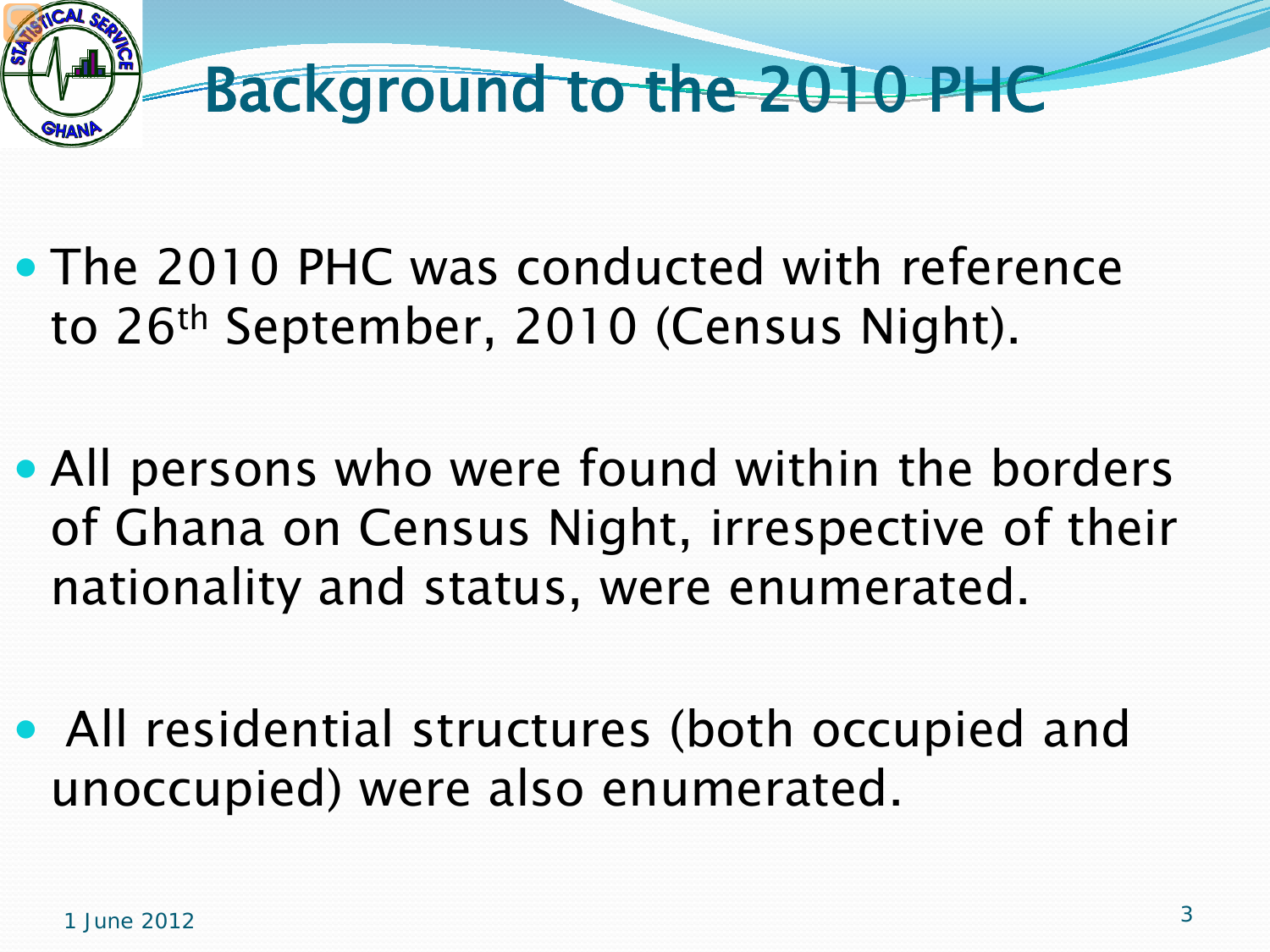# Questions asked in the 2010 PHC

- Questions for Individual Persons
	- Nationality
	- Religion
	- Marital Status
	- Age and Sex
	- Migration
	- Birthplace
	- Literacy and Education
	- Economic Activity
	- Disability
	- ICT
	- Fertility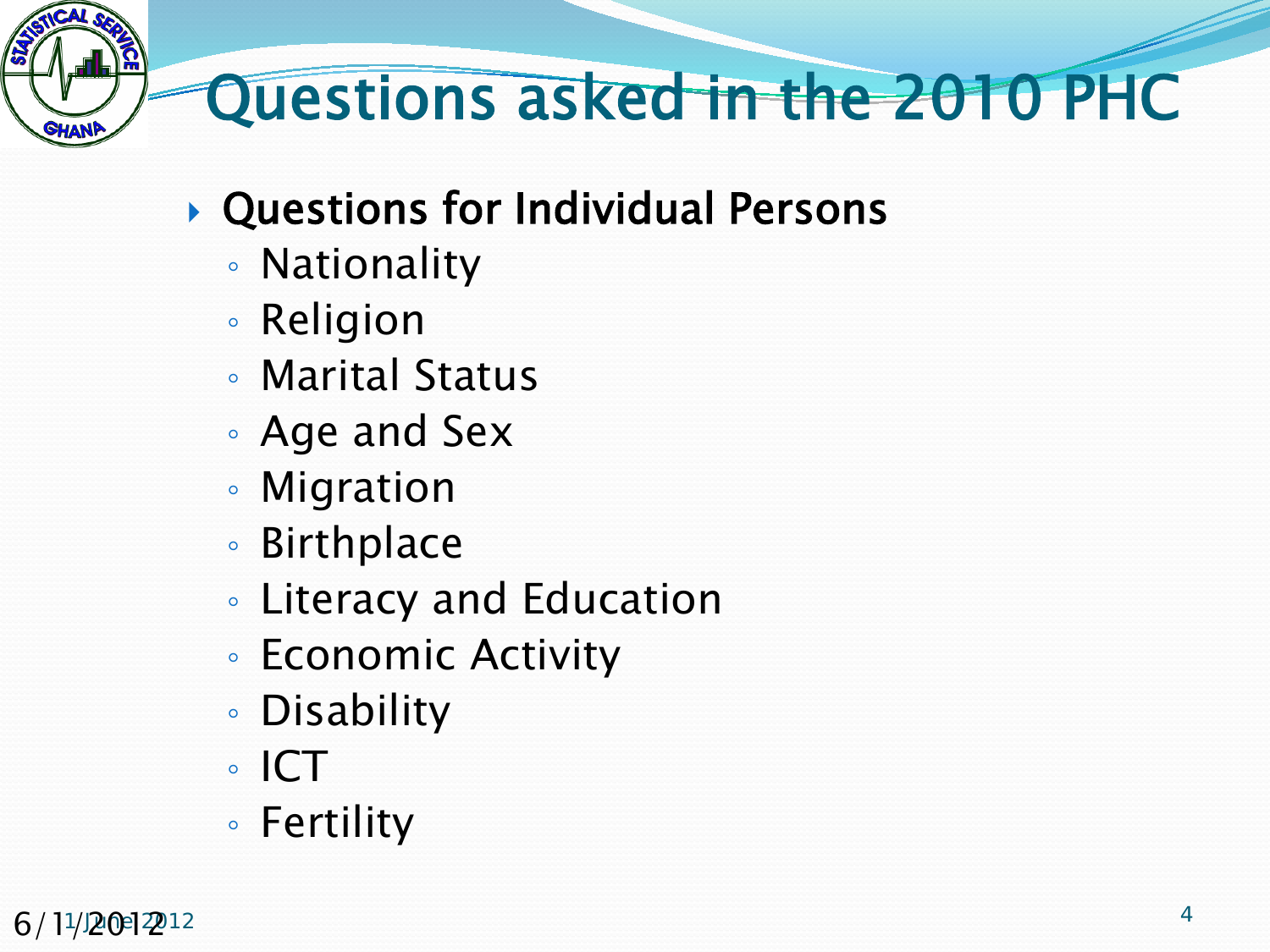# Questions asked in the 2010 PHC (cont'd)

#### Questions for Household

- Mortality (death in households in last 12 months before census night)
- Agricultural activities
- Housing conditions

#### ▶ Community Facility Questions

- Telecommunication
- Public toilet
- Health
- Education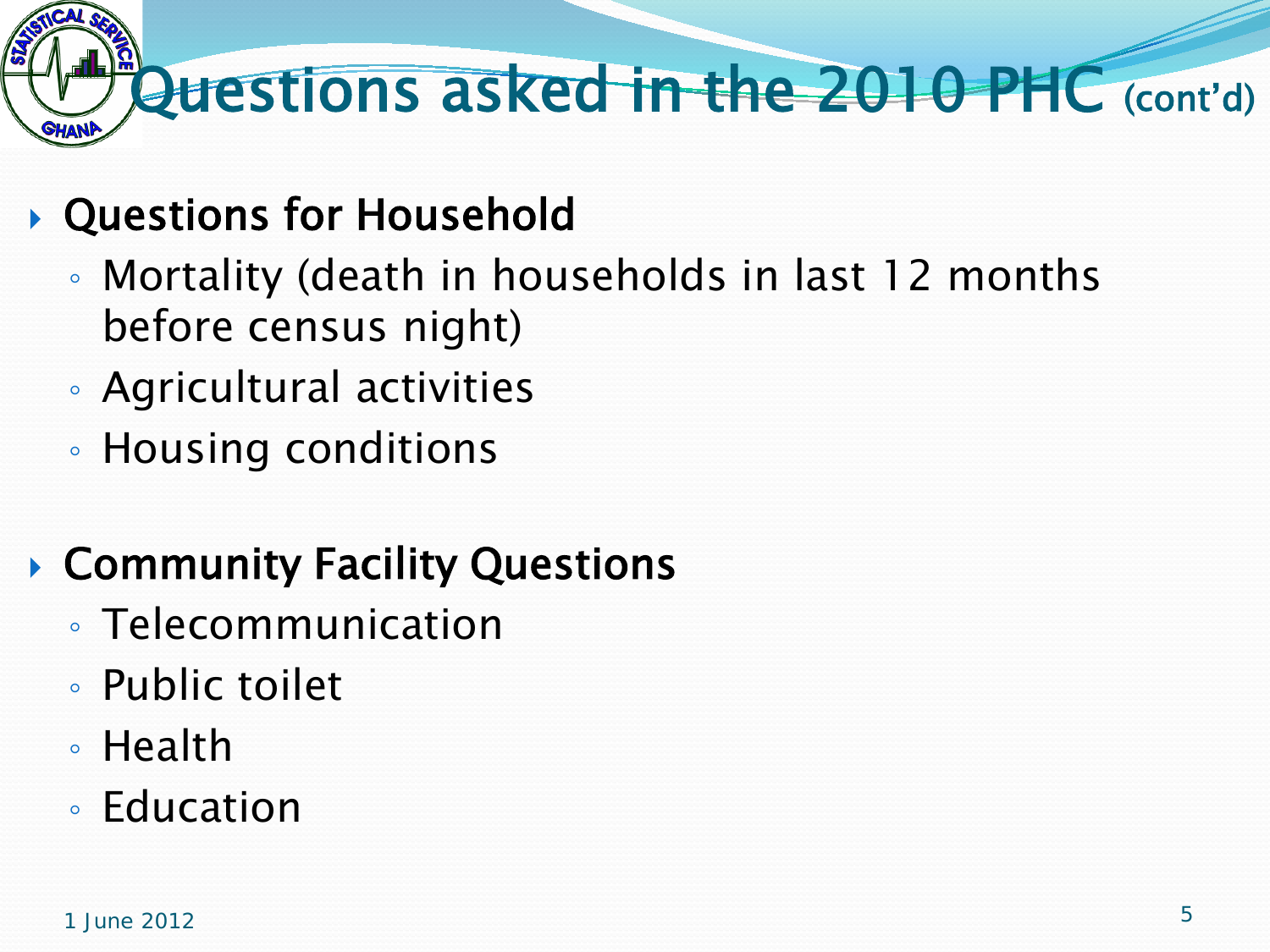# Final Census Results

- The final census results are presented for the 10 Administrative Regions and the 170 Districts that existed at the time of the census.
- Information on some selected topics at the national and regional levels will be highlighted in this presentation.
- However, detailed information on all topics in the census will be provided in the summary report and other reports to be released subsequently.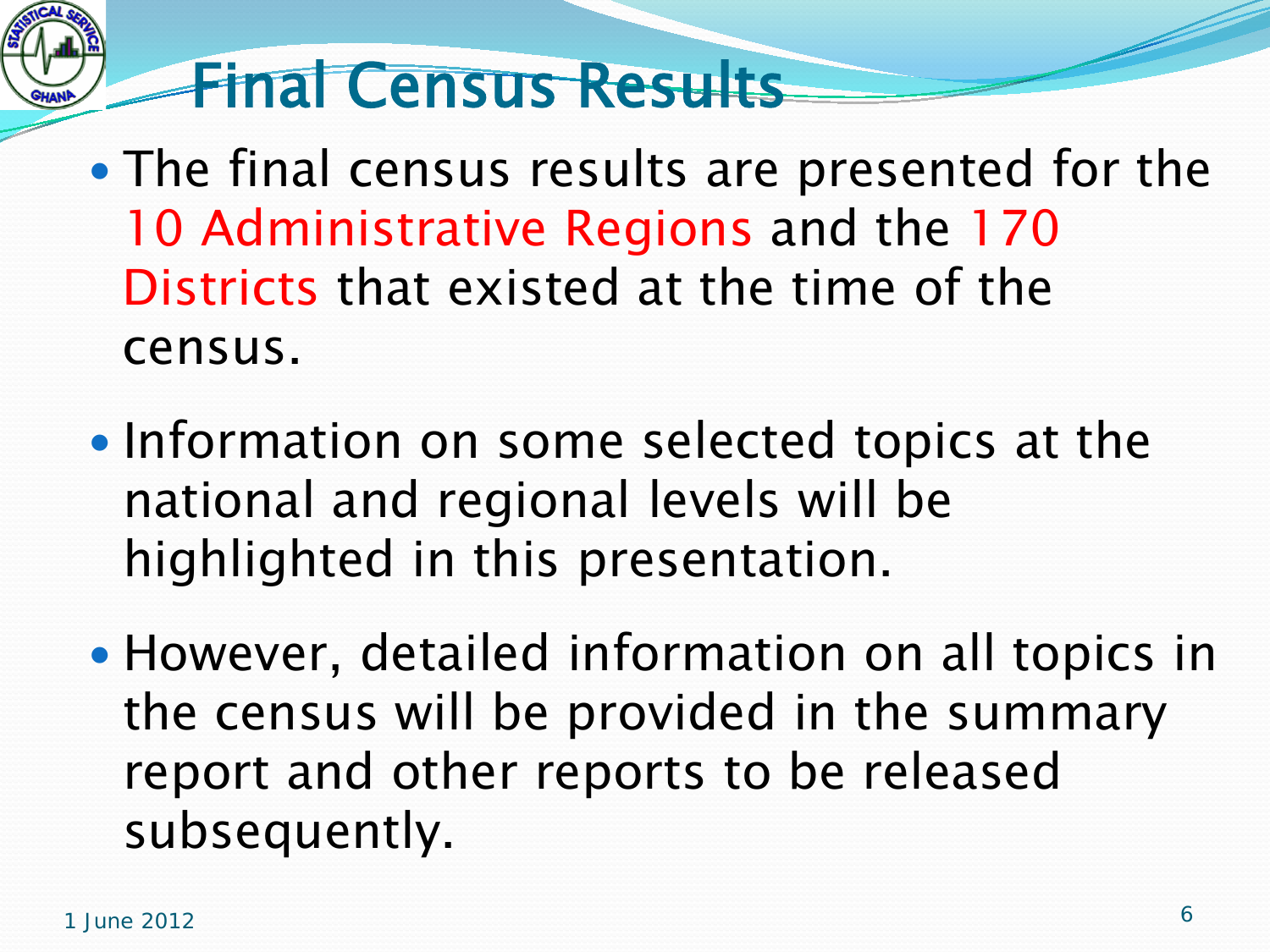

# **Population Characteristics**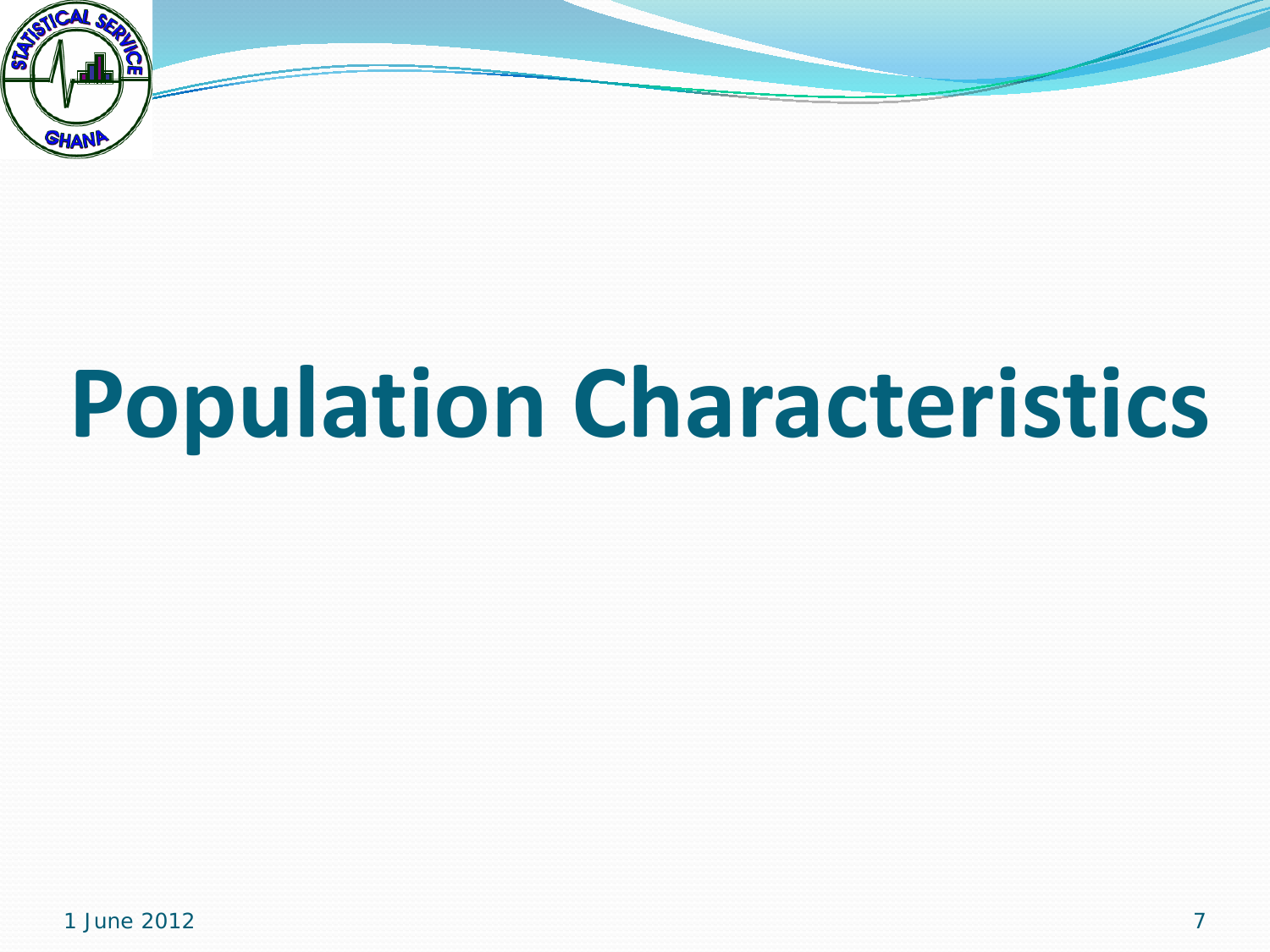## Population Size and Sex Ratio

- The final results of the 2010 PHC show that the total population of Ghana as at 26 September 2010 was 24,658,823.
- There were 12,633,978 females and 12,024,845 males.
- Females constituted 51.2 percent of the population and males 48.8 percent.
- The sex ratio was 95 males per 100 females.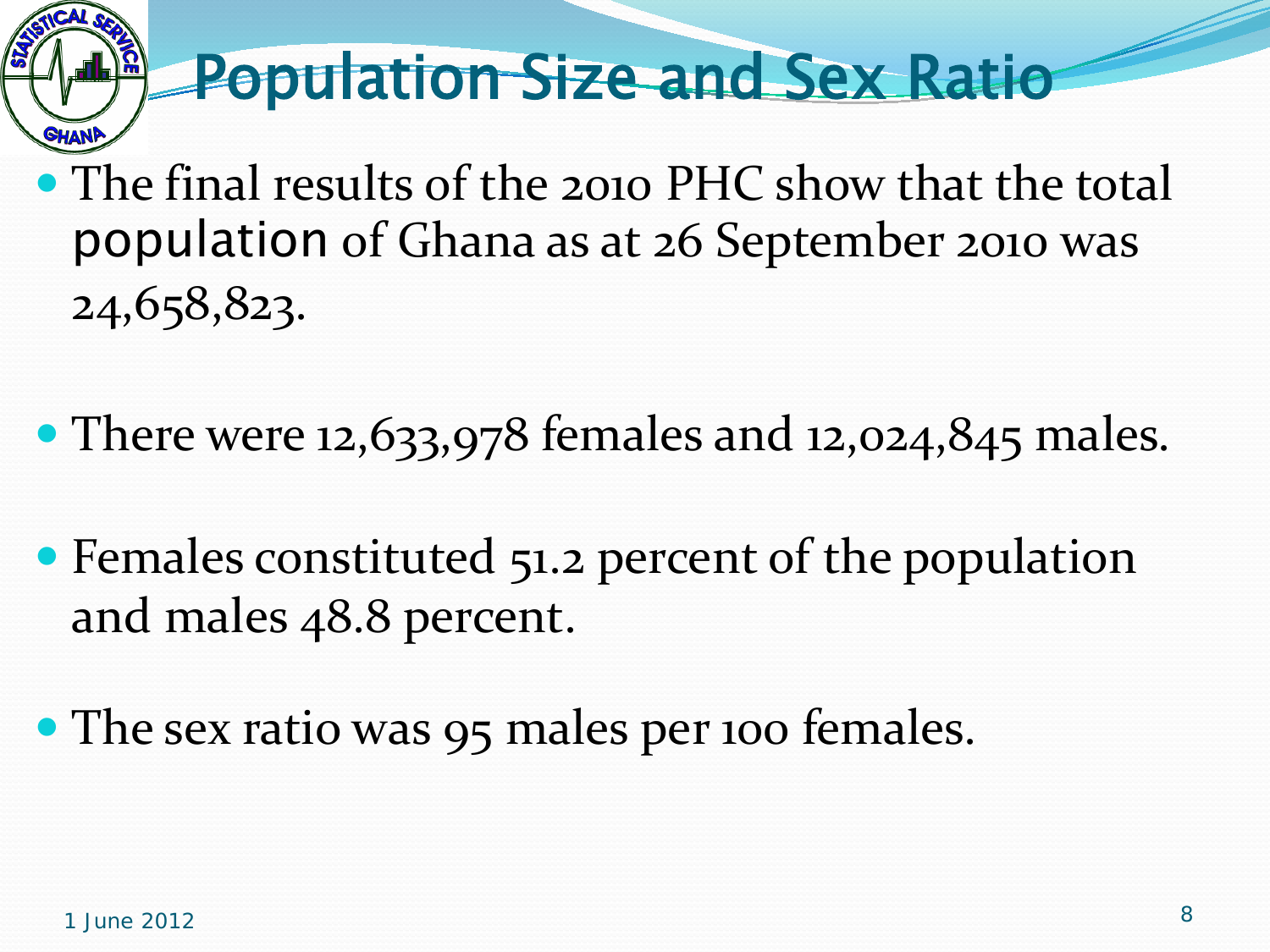

| <b>Region</b>        | <b>Total</b> | Mal e      | <b>Femal e</b> |
|----------------------|--------------|------------|----------------|
| <b>All Regions</b>   | 24,658,823   | 12,024,845 | 12,633,978     |
| Western              | 2,376,021    | 1,187,774  | 1,188,247      |
| Central              | 2,201,863    | 1,050,112  | 1,151,751      |
| <b>Greater Accra</b> | 4,010,054    | 1,938,225  | 2,071,829      |
| Volta                | 2,118,252    | 1,019,398  | 1,098,854      |
| Eastern              | 2,633,154    | 1,290,539  | 1,342,615      |
| Ashanti              | 4,780,380    | 2,316,052  | 2,464,328      |
| <b>Brong Ahafo</b>   | 2,310,983    | 1,145,271  | 1,165,712      |
| Northern             | 2,479,461    | 1,229,887  | 1,249,574      |
| <b>Upper East</b>    | 1,046,545    | 506,405    | 540,140        |
| <b>Upper West</b>    | 702,110      | 341,182    | 360,928        |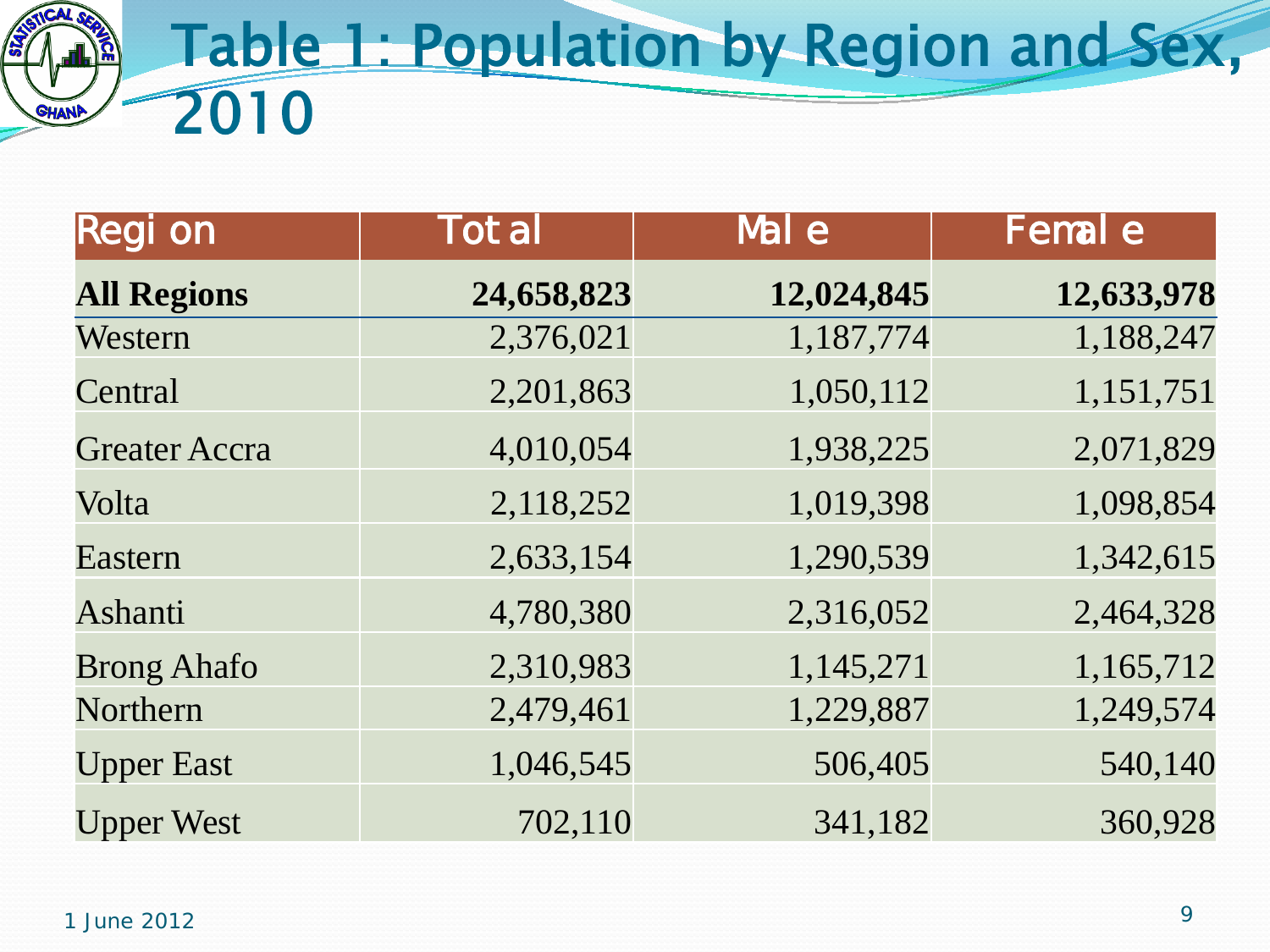

## Table 2: Percentage Distribution of Population, 2000-2010

|                      | <b>Percent Share</b> |       |  |
|----------------------|----------------------|-------|--|
| <b>Region</b>        | 2010                 | 2000  |  |
| <b>All Regions</b>   | 100.0                | 100.0 |  |
| Western              | 9.6                  | 10.2  |  |
| Central              | 8.9                  | 8.4   |  |
| <b>Greater Accra</b> | 16.3                 | 15.4  |  |
| Volta                | 8.6                  | 8.6   |  |
| <b>Eastern</b>       | 10.7                 | 11.1  |  |
| <b>Ashanti</b>       | 19.4                 | 19.1  |  |
| <b>Brong Ahafo</b>   | 9.4                  | 9.6   |  |
| Northern             | 10.1                 | 9.6   |  |
| <b>Upper East</b>    | 4.2                  | 4.9   |  |
| <b>Upper West</b>    | 2.8                  | 3.0   |  |

 $1$  June 2012  $10$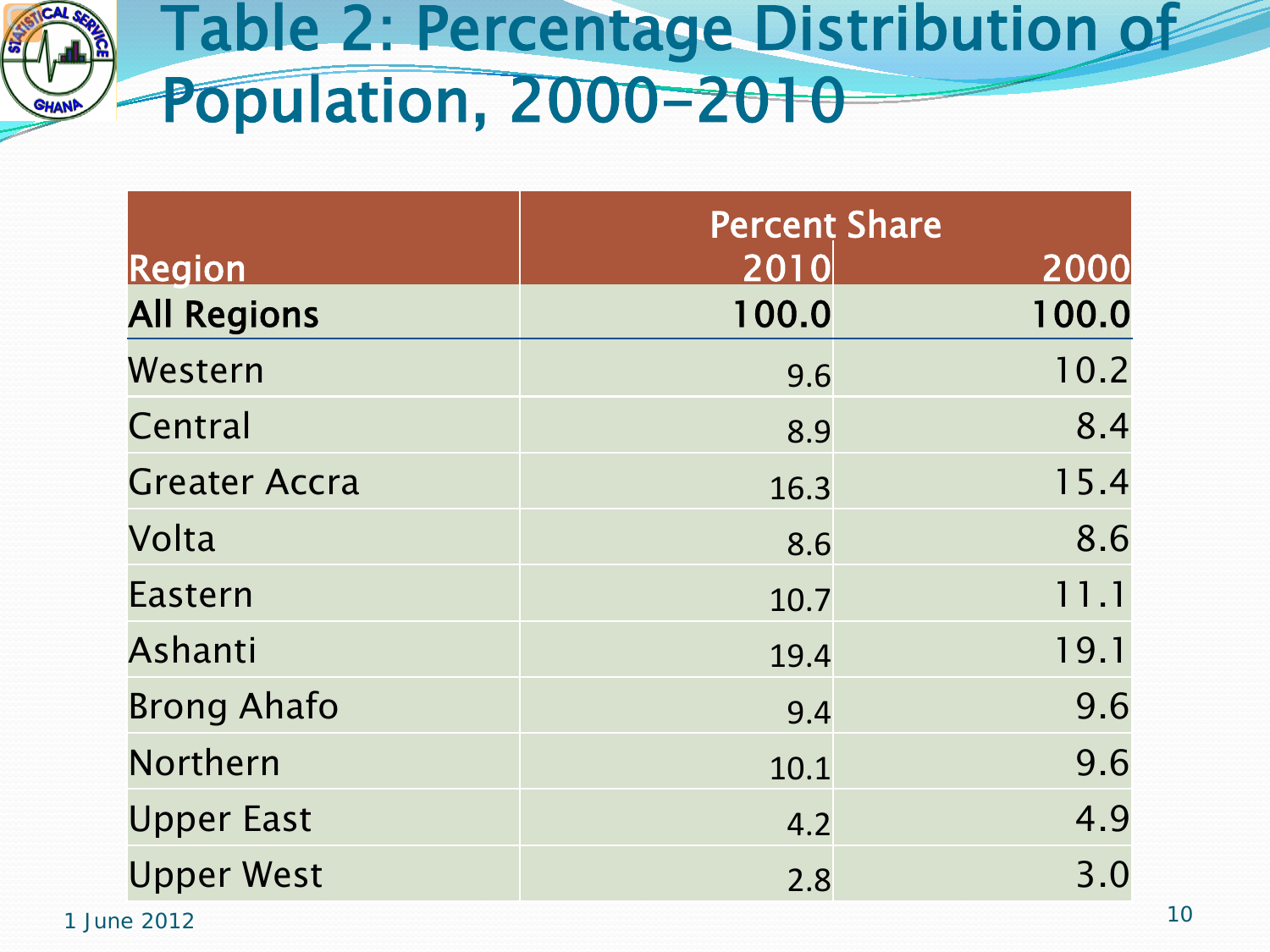

## Table 3: Population Growth, 2000-2010

| <b>Region</b>        | 2010       | 2000       | % increase | <b>Intercensal</b><br><b>Growth Rate</b> |
|----------------------|------------|------------|------------|------------------------------------------|
| <b>All Regions</b>   | 24,658,823 | 18,912,079 | 30.4       | 2.5                                      |
| Western              | 2,376,021  | 1,924,577  | 23.5       | 2.0                                      |
| Central              | 2,201,863  | 1,593,823  | 38.1       | 3.1                                      |
| <b>Greater Accra</b> | 4,010,054  | 2,905,726  | 38.0       | 3.1                                      |
| Volta                | 2,118,252  | 1,635,421  | 29.5       | 2.5                                      |
| <b>Eastern</b>       | 2,633,154  | 2,106,696  | 25.0       | 2.1                                      |
| Ashanti              | 4,780,380  | 3,612,950  | 32.3       | 2.7                                      |
| <b>Brong Ahafo</b>   | 2,310,983  | 1,815,408  | 27.3       | 2.3                                      |
| Northern             | 2,479,461  | 1,820,806  | 36.2       | 2.9                                      |
| <b>Upper East</b>    | 1,046,545  | 920,089    | 13.7       | 1.2                                      |
| <b>Upper West</b>    | 702,110    | 576,583    | 21.8       | 1.9                                      |
| 1 June 2012          |            |            |            | 11                                       |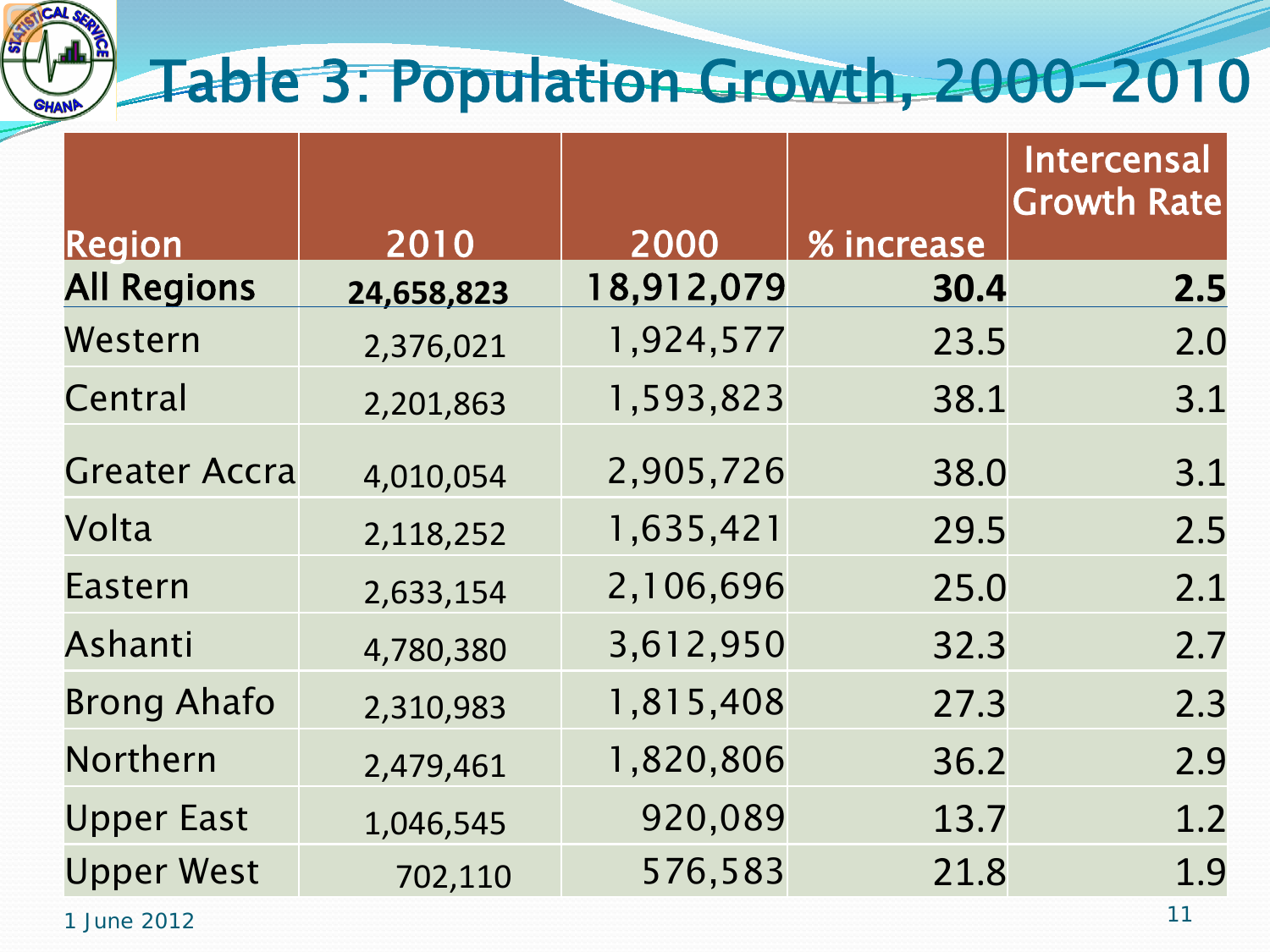

#### Table 4: Population Densities by Region, 1984-2010

|                      |                        | <b>Population Density</b> |      |      |
|----------------------|------------------------|---------------------------|------|------|
| <b>Region</b>        | <b>Area</b><br>(sg km) | 2010                      | 2000 | 1984 |
| <b>All Regions</b>   | 238,533                | 103                       | 79   | 52   |
| Western              | 23,921                 | 99                        | 80   | 48   |
| Central              | 9,826                  | 224                       | 162  | 116  |
| <b>Greater Accra</b> | 3,245                  | 1,236                     | 895  | 441  |
| Volta                | 20,570                 | 103                       | 80   | 59   |
| Eastern              | 19,323                 | 136                       | 109  | 87   |
| Ashanti              | 24,389                 | 196                       | 148  | 86   |
| <b>Brong Ahafo</b>   | 39,557                 | 58                        | 46   | 31   |
| Northern             | 70,384                 | 35                        | 26   | 17   |
| <b>Upper East</b>    | 8,842                  | 118                       | 104  | 87   |
| <b>Upper West</b>    | 18,476                 | 38                        | 31   | 24   |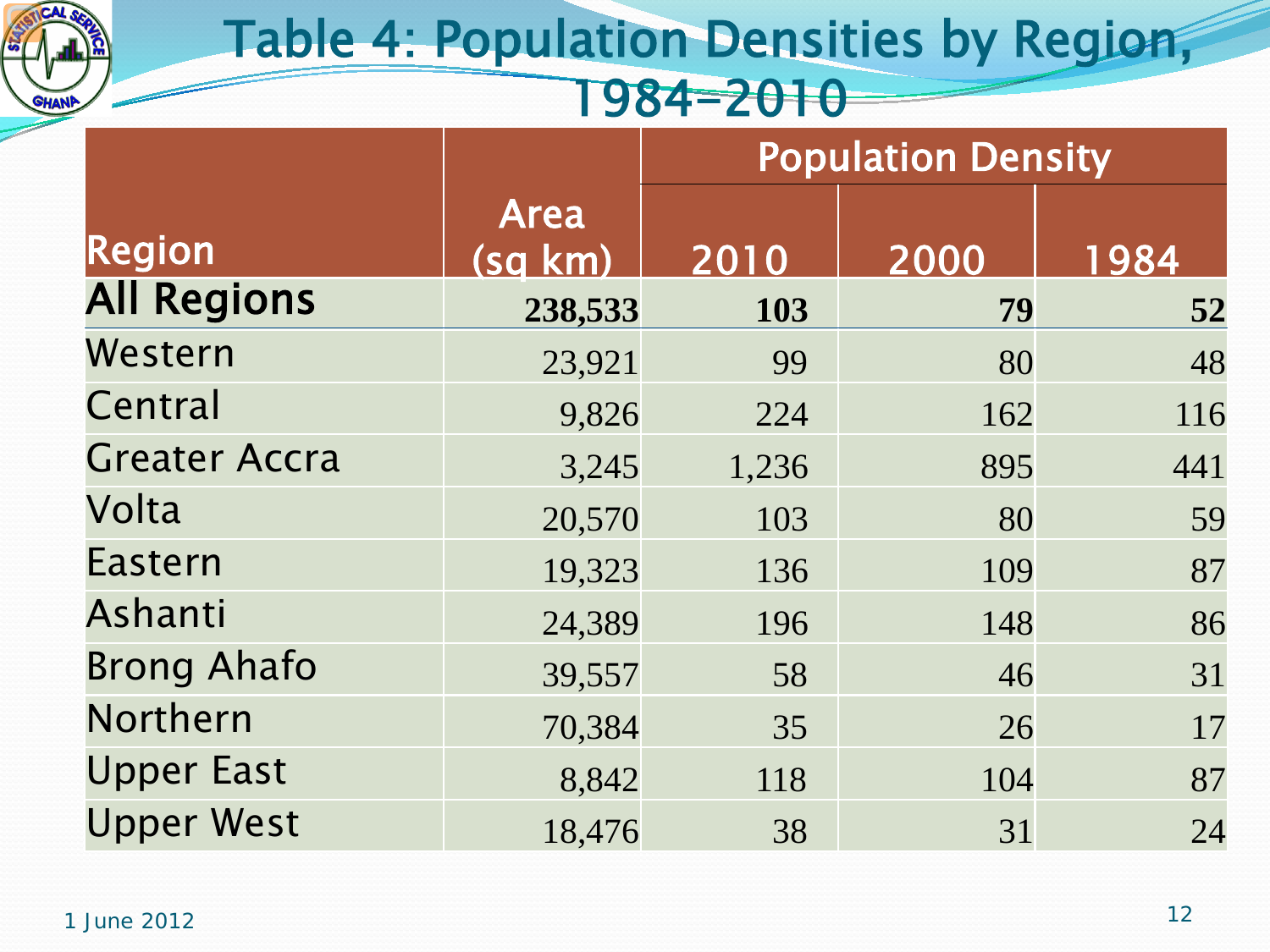

#### Table 5: Selected Demographic Characteristics of Population

| <b>Characteristics</b>                           | <b>Total</b> | <b>Male</b> | <b>Female</b> |
|--------------------------------------------------|--------------|-------------|---------------|
|                                                  |              |             |               |
| $0 - 14$                                         | 9,450,398    | 4,798,944   | 4,651,454     |
| $15 - 64$                                        | 14,040,893   | 6,727,948   | 7,312,945     |
| $65+$                                            | 1,167,532    | 497,953     | 669,579       |
|                                                  |              |             |               |
| Adult population $(18+)$                         | 13,632,299   | 6,431,820   | 7,200,479     |
| <b>Dependent population</b><br>$(<$ 15 plus 65+) | 10,617,930   | 5,296,897   | 5,321,033     |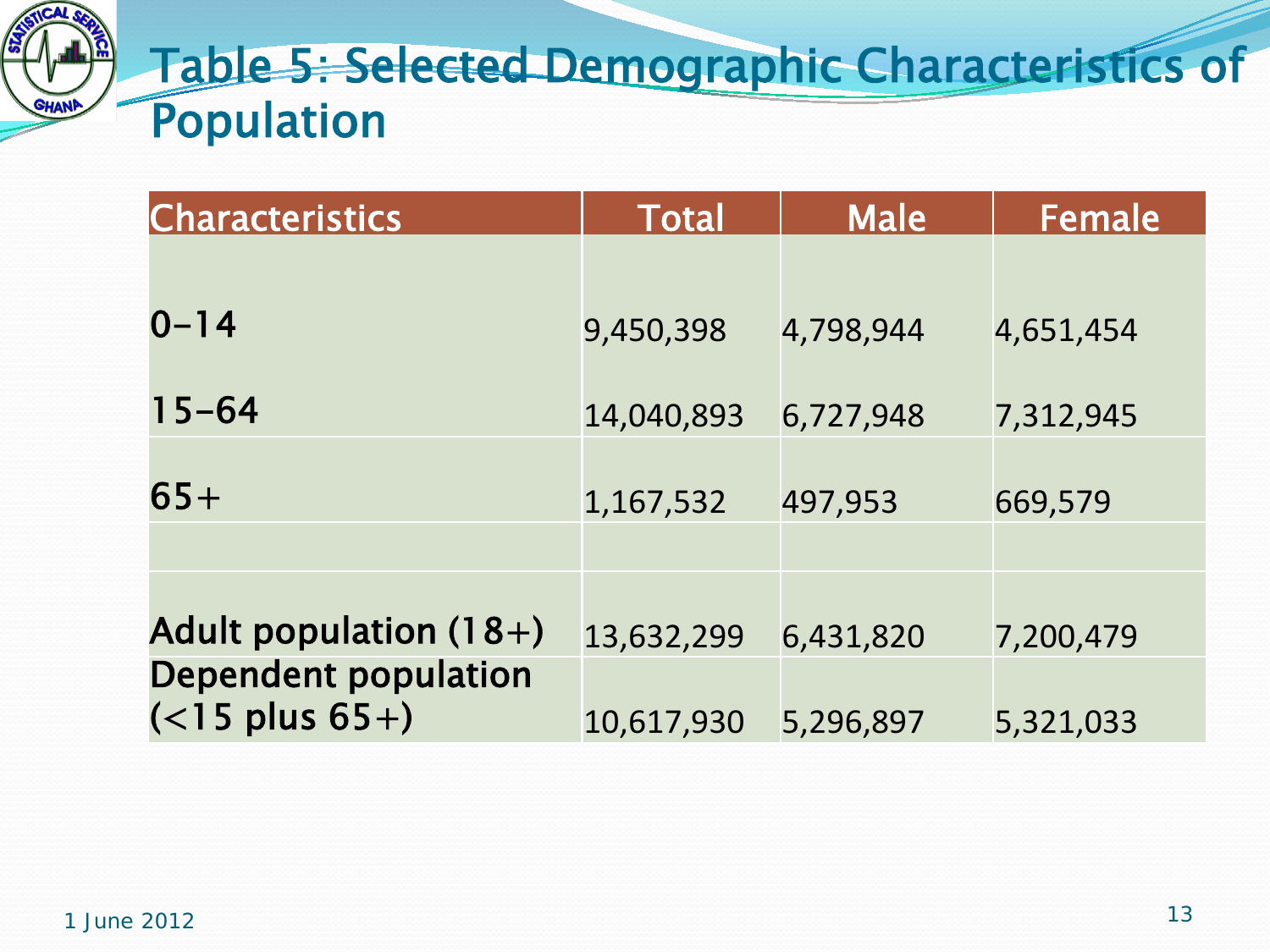### **Summary**

- Ghana's population has increased by 30.4 percent from 18,912,079 in 2000 to 24,658,823 in 2010.
- Females account for 51.2 percent of the enumerated population.
- The recorded annual intercensal growth rate in 2010 is 2.5 percent.
- Greater Accra (16.3%) and Ashanti (19.4%) regions have the greater share of the population.
- Population density has increased from 79 in 2000 to 103 in 2010.

GHANA